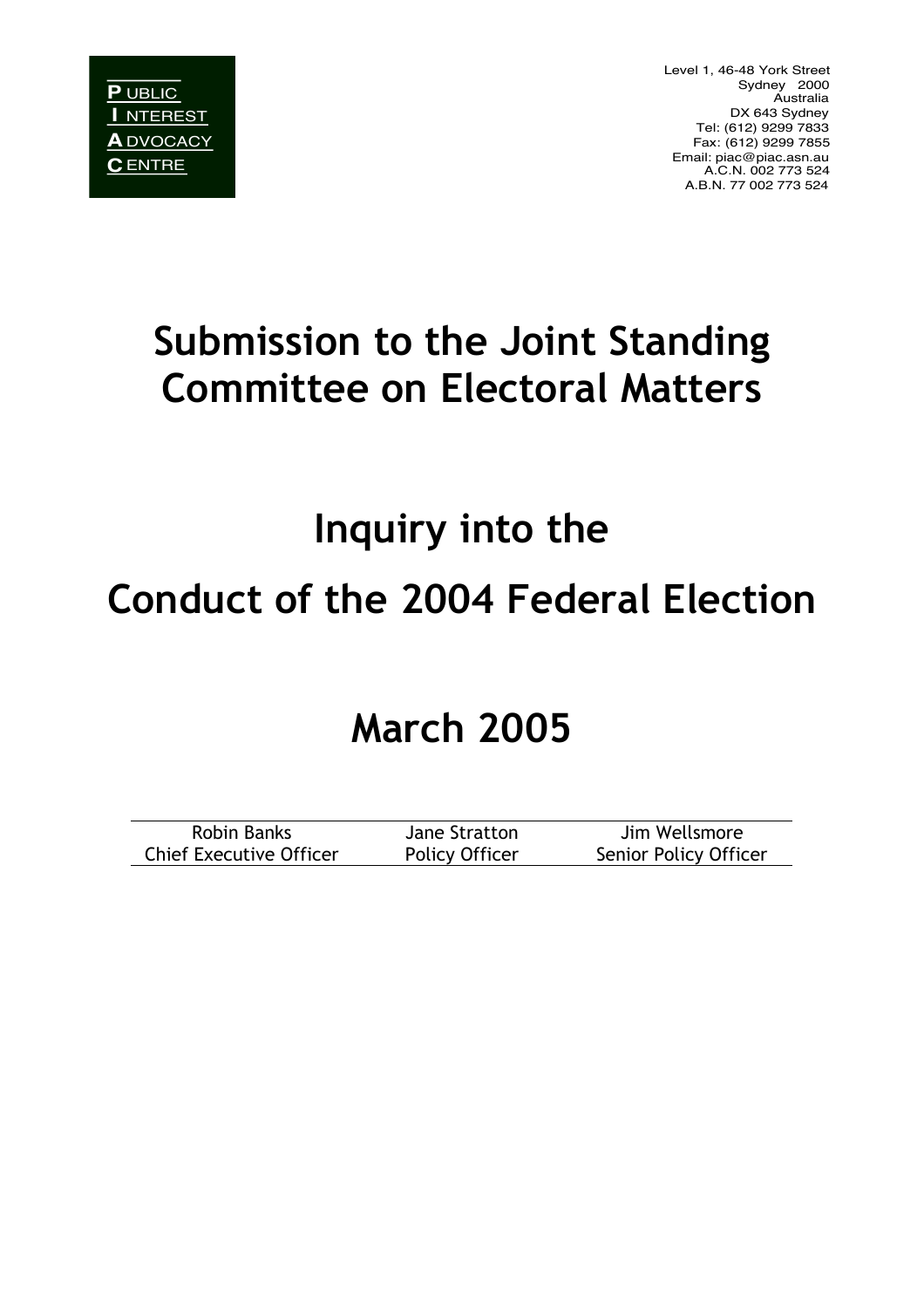Level 1, 46-48 York Street Sydney 2000 Australia DX 643 Sydney Tel: (612) 9299 7833 Fax: (612) 9299 7855 Email: piac@piac.asn.au A.C.N. 002 773 524 A.B.N. 77 002 773 524

### **Introduction**

#### **The Public Interest Advocacy Centre**

The Public Interest Advocacy Centre (**PIAC**) is an independent, non-profit legal and policy centre located in Sydney. Its charter is:

To undertake strategic legal and policy interventions in public interest matters in order to foster a fair, just and democratic society and empower citizens, consumers and communities.

Established in July 1982 as an initiative of the Law Foundation of New South Wales, PIAC was the first, and remains the only, broadly based public interest legal centre in Australia. Although located in New South Wales, the work PIAC does is often of national interest or importance or has consequences beyond state boundaries.

PIAC's work extends beyond the interests and rights of individuals; it specialises in working on issues that have systemic impact. PIAC's clients and constituencies are primarily those with least access to economic, social and legal resources and opportunities. PIAC provides its services for free or at minimal cost.

#### **PIAC's key areas of work**

PIAC's work currently encompasses:

- Accountable government, including ensuring the effectiveness of the electoral process, encouraging community participation in government processes, and promoting awareness of how Australia's system of government works.
- Access to Justice, including promoting mechanisms for ensuring people are not disadvantaged in gaining appropriate legal services, nor in the legal system itself.
- Detention, focusing on immigration detention, standards of care, use of detention, and conditions in detention facilities.
- Fair trade, focusing on ensuring that bi-lateral and multi-lateral trade agreements, to which Australia is a party, appropriately reflect human rights, employment standards and environmental protection, as well as social and community needs.
- Human Rights, including promoting greater community awareness of what is meant by 'human rights', what rights are protected and why, and how protection could be improved; as well as focusing on equality rights, civil and political rights.
- Indigenous civil law, including equality, service provision, addressing historic injustices, and access to utilities.
- Utilities, focusing on ensuring access to essential services for disadvantaged consumers.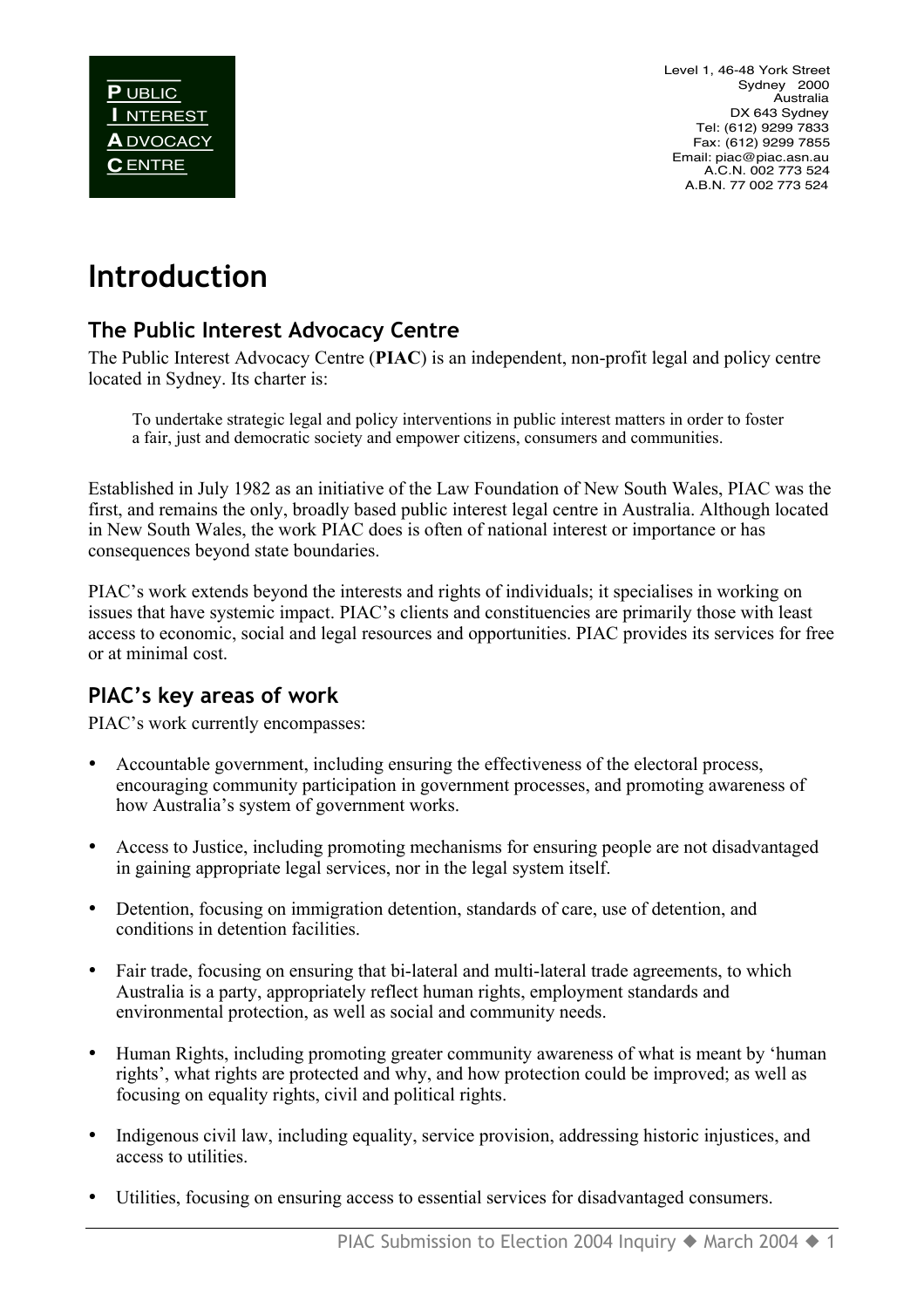#### **PIAC interest in electoral issues and scope of this submission**

PIAC has maintained an interest in civics education and electoral processes for a number of years. It is particularly concerned to promote measures that strengthen democratic processes and the engagement of citizens in those processes.

To this end, PIAC has been involved in several cases involving challenges to election outcomes, as well as developing a civics education course.

The opportunity provided by the current Inquiry is welcomed by PIAC.

Of particular concern to PIAC are issues of:

- the duty and right to vote and requirement to do so;
- closing of the electoral rolls;<br>• nostal and remote nolling:
- postal and remote polling;
- disenfranchisement of prisoners:
- preferential voting systems;
- electoral terms; and
- truth in campaigning.

These are the issues canvassed in this submission.

### **Duty and right to vote and the requirement to do so**

#### **The duty to vote**

At the outset it is useful to repeat the oft-made observation that the Australian people do not bear an obligation to cast a ballot. 'Compulsory voting' is something of a misnomer.

The *Commonwealth Electoral Act 1918* ('**the Act**') in section 245(1), headed 'Compulsory voting', provides that:

It shall be the duty of every elector to vote at each election.

Section 245 further provides for the imposition of financial penalties on those electors who fail to cast a vote unless the elector falls within one of a small number of exceptions.

An 'elector' is defined in section 4 of the Act as a person whose name appears on the electoral roll. Section 101(1), headed 'Compulsory enrolment and transfer', further imposes an obligation of enrolment on those persons who are 'entitled' to be included on the relevant electoral roll. Section 93 details the entitlement to vote, and expressly excludes certain persons from this entitlement including those with a lack of capacity.

The Australian Parliament also has chosen to make provisions of the Act that prevent the casting of votes by certain categories of prisoners. The end result is that there is no general compulsion on all Australians—indeed not even on all adult Australians—to cast a vote.

Furthermore, the Act fails to provide a definition of what it means to 'vote at each election'. The Act prescribes the form of a vote that can be valid and counted towards the election of candidates. However, it does not require an elector to cast their ballot only in this way.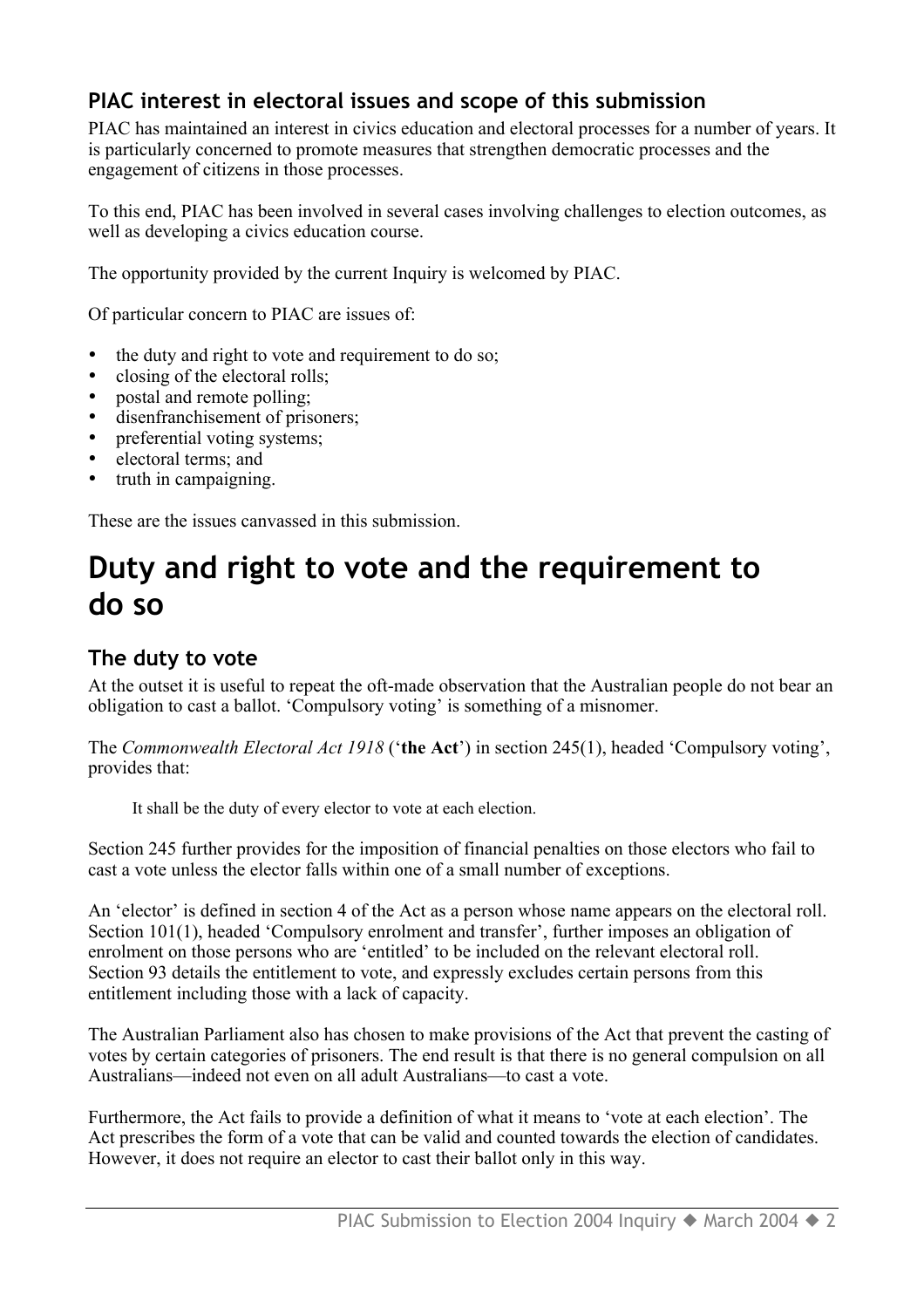In other words, the operation of the Act and provisions around the maintenance of the electoral rolls impose merely the obligation for Australians to who are so entitled or required to enroll to vote, to do so and to attend a polling place on the day of an election.

The Parliament has been very cautious in dealing with how Australian voters behave in relation to the ballot papers to which they are entitled. Indeed, the 1998 amendments to the Act repealed the old section 329A, which sought to restrain persons from advertising or promoting the possibility of an elector casting an informal vote. Similarly, the Parliament has not sought to limit the actions of electors incidental to the casting of their votes. For example, the Act does not prohibit 'write-on' campaigns whereby the electorate is encouraged to put specific slogans or expressions of opinion on their ballot paper, often to signify their dissatisfaction with some particular policy of government.

To put it another way, the Parliament has not sought to dictate to electors the way in which they use their opportunity to cast a vote. Individual choice determines how a voter completes their ballot or, indeed, whether they complete it at all. Indeed, the Parliament has been sufficiently concerned to support the positive nature of the obligations on voters as to provide for special measures in relation to some electors to facilitate their participation in elections. These measures include postal voting (section 183) and mobile polling booths for patients in hospitals (sections 224 and 225).

#### **The right to vote**

Unusually, for a system of parliamentary democracy, is the absence in Australia of a constitutional right to vote.

There are both indirect and direct references to voting in the Australian *Constitution*. The references include:

#### **CHAPTER I – THE PARLIAMENT**

**PART II - THE SENATE**

#### **8 Qualification of electors**

The qualification of electors of senators shall be in each State that which is prescribed by this Constitution, or by the Parliament, as the qualification for electors of members of the House of Representatives; but in the choosing of senators each elector shall vote only once.

…

…

#### **PART III - THE HOUSE OF REPRESENTATIVES**

#### **24 Constitution of the House of Representatives**

The House of Representatives shall be composed of members directly chosen by the people of the Commonwealth

…

#### **30 Qualification of electors**

Until the Parliament otherwise provides, the qualification of electors of members of the House of Representatives shall be in each State that which is prescribed by the law of the State as the qualification of electors of the more numerous House of Parliament of the State; but in the choosing of members each elector shall vote only once.

…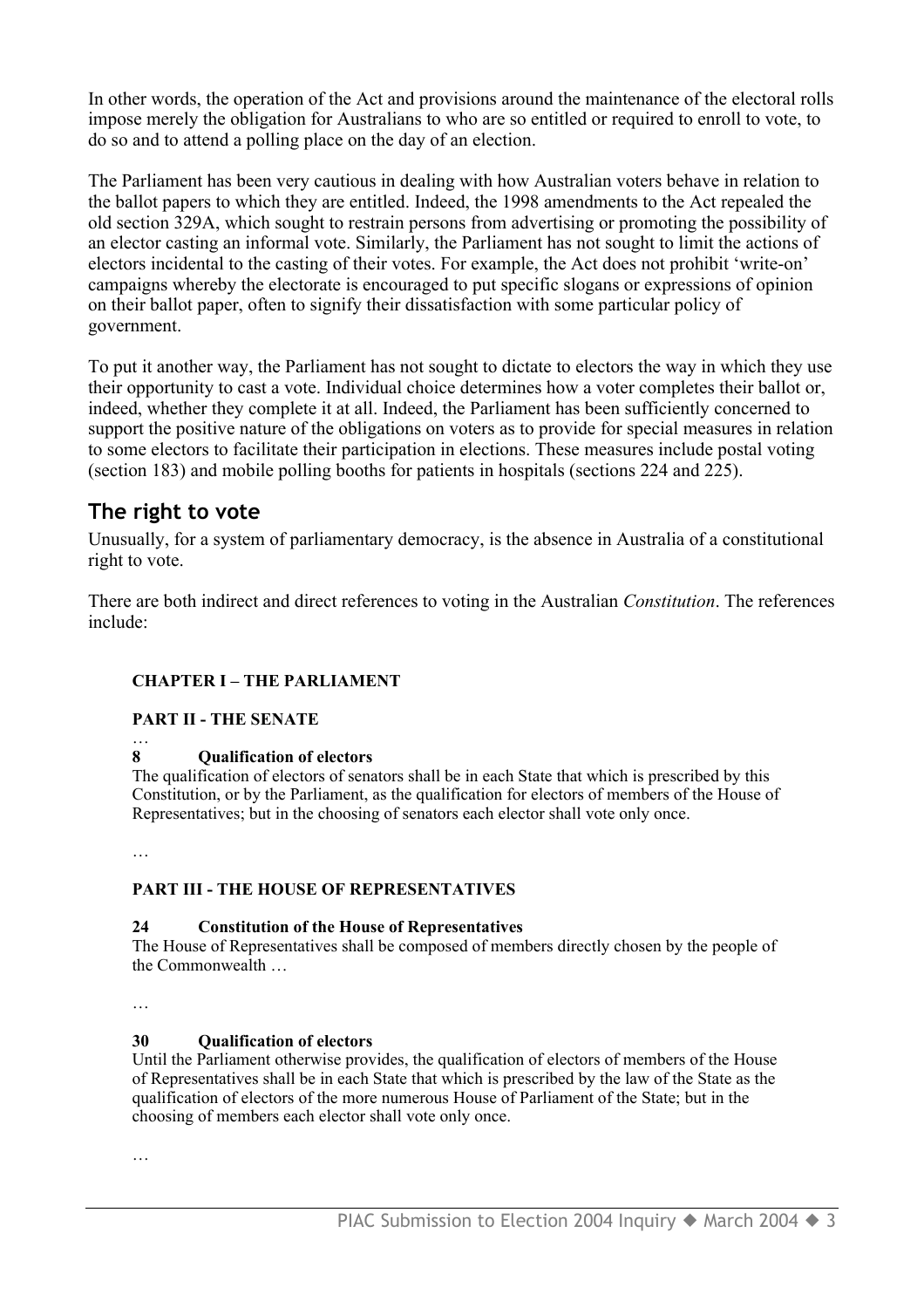#### **PART IV - BOTH HOUSES OF PARLIAMENT**

#### **41 Right of electors of States**

No adult person who has or acquires a right to vote at elections for the more numerous House of the Parliament of a State shall, while the right continues, be prevented by any law of the Commonwealth from voting at elections for either House of the Parliament of the Commonwealth.

It is clear that both sections 8 and 30 provide the Parliament has the power to make laws determining 'qualification of electors', subject in section 8 to the *Constitution*.

Section 24, through the words 'directly chosen by the people of the Commonwealth', seems to provide some basis for an argument that all citizens of the Commonwealth of Australia have a right to vote to choose the members of the House of Representatives. However, this section has been considered by the High Court of Australia and found to provide no such right contained in that section: *Attorney-General (Cth) (Ex rel McKinlay) v Commonwealth* (1975) 135 CLR 1. In that case, the majority of the High Court held that this section, in light of the words of sections 8 and 30, does not provide a guarantee of universal adult suffrage.

The notion of a 'right to vote at elections' is somewhat confusing in section 41, which provides that the 'right to vote' in a federal election rests on the person being an 'adult' with a right to vote in their own state in the larger of that state's houses of parliament. However, that 'right' is determined by the relevant state parliament or constitution. So, for example, the entitlement or qualification to vote is set out in an ordinary Act of the NSW Parliament, the *Parliamentary Electorates and Elections Act 1912* (NSW) and is therefore subject to change through the normal parliamentary process.

Thus, section 41 does no more that prevent the Commonwealth from excluding a person from voting in a federal election if that person has a right to vote in a state election. The Commonwealth Parliament can, however, provide an entitlement to vote to an adult who is not entitled to vote in a state election.

For example, the recent amendment by the federal Parliament to limit the entitlement to vote to exclude prisoners who are 'serving a sentence of 3 years or longer'<sup>1</sup> enables prisoners in NSW serving a sentence of between 12 months and three years to vote in a federal election despite their exclusion from the entitlement to vote in a NSW election.<sup>2</sup>

While, PIAC acknowledges that more prisoners have an entitlement to vote in Federal elections than do in NSW elections, it remains of significant concern that a significant number of prisoners have been disenfranchised from the federal electoral process by the recent amendments. This issue is discussed in further detail below.

Despite having ratified the *International Covenant on Civil and Political Rights* (**ICCPR**) 3 , and the absence of any Constitutional right to vote, Australia has failed to legislate to give effect to Article 25, which provides:

<sup>&</sup>lt;sup>1</sup> *Electoral and Referendum Amendment (Prisoner Voting and Other Measures) Act 2004 (Cth).* 

<sup>&</sup>lt;sup>2</sup> Section 21(b) of the *Parliamentary Electorates and Elections Act 1912* (NSW) disqualifies from electoral enrolment a person who is sentenced to imprisonment of 12 months or more while they are in prison serving that sentence.

<sup>&</sup>lt;sup>3</sup> Australia signed the ICCPR in December 1972 and it came into force for Australia in August 1980.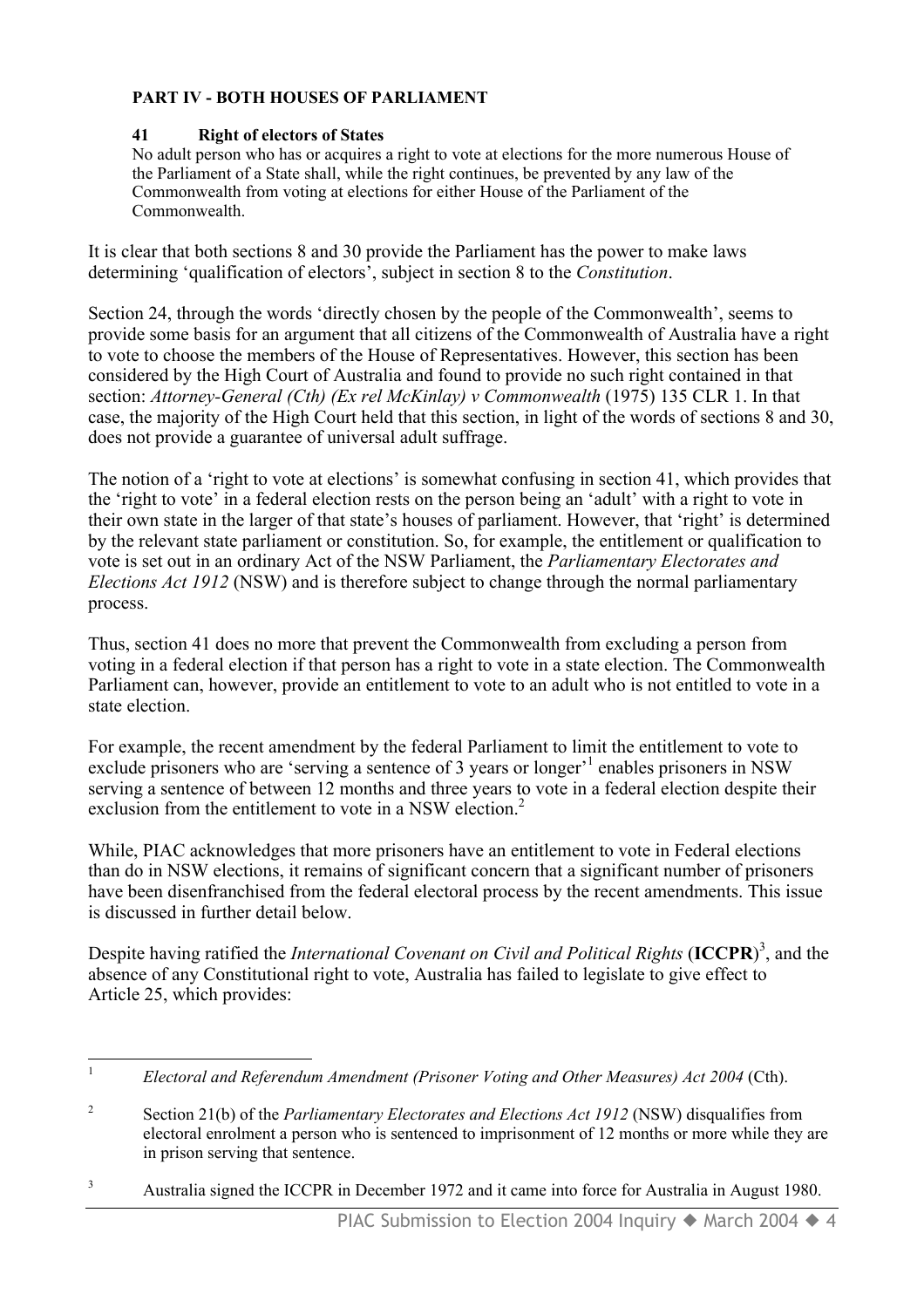Every citizen shall have the right and the opportunity, without any of the distinctions mentioned in article 2 and without unreasonable restrictions: … (b) To vote and to be elected at genuine periodic elections which shall be by universal and equal suffrage and shall be held by secret ballot, guaranteeing the free expression of the will of the electors ...

#### **The requirement to vote**

Proposals to remove the obligation to vote are ill conceived because they fail to take account of the positive nature of the obligations on electors; they are based on a view of voting as a burden rather than as an opportunity or the expression of a fundamental aspect of citizenship. This reframing of voting as a burden or an inconvenience in itself represents a radical change in the nature of elections and the exercising of electoral choice by Australians.

The argument most often heard in support of voluntary voting is that this is an appropriate response to recent increases in the level of informal voting in Australian elections. This has been heard most recently from Senator Nick Minchin, Senator for South Australia, who was reported in the *Sydney Morning Herald* of 2 March 2005 as saying:

The rising informal vote suggests there are thousands of Australians who do not want to vote but are forced to.<sup>4</sup>

Senator Minchin is reported to have also said that 'on principle, people should not be forced to vote'. It is certainly not clear to PIAC what the principle is that underpins this view. The principle of individual freedom, which is sometimes said to be the underpinning principle, clearly has to be subject to restrictions appropriate to a democratic society. There are many things that people do not wish to do and which they would not do if they were able to exercise 'individual freedom', but which parliament has legislated to require. The role of parliament in a parliamentary democracy includes passing laws to ensure the effectiveness of that democratic system. Indeed, it was Parliament that introduced the compulsion to vote following the 1922 federal election, at which the level of participation dropped to 59.2%.

The push for voluntary voting appears to be based on a suggestion that electoral reform should be based on the wishes of a small minority of voters; a case of the tail wagging the dog. Moreover, resort to levels of informal voting at any given election risks misrepresenting the reasons why voters cast their ballot in this way. Rather than a protest against the requirement to attend a polling place, informal voting can be attributed to a combination of any number of factors, including:

- The current limits on voters exercising their own electoral preferences (embodied in the rules about voting 'below the line').
- Possible confusion about voting because of the different systems that operate in elections for the three different tiers of government in Australia, and between different states and territories at that level of election.
- An expression of dissatisfaction with the political parties rather than the electoral process.
- Shortcomings in 'voter education'.
- Relatively high levels of recently immigrant populations, many of whom have English as a second language and many of whom come from countries where voting is not compulsory (or indeed, in some countries, a real option).
- 4 <http://www.smh.com.au/news/National/High-informal-turnout-boosts-the-push-for-voluntaryvoting/2005/03/01/1109546871382.html> accessed 30 March 2005.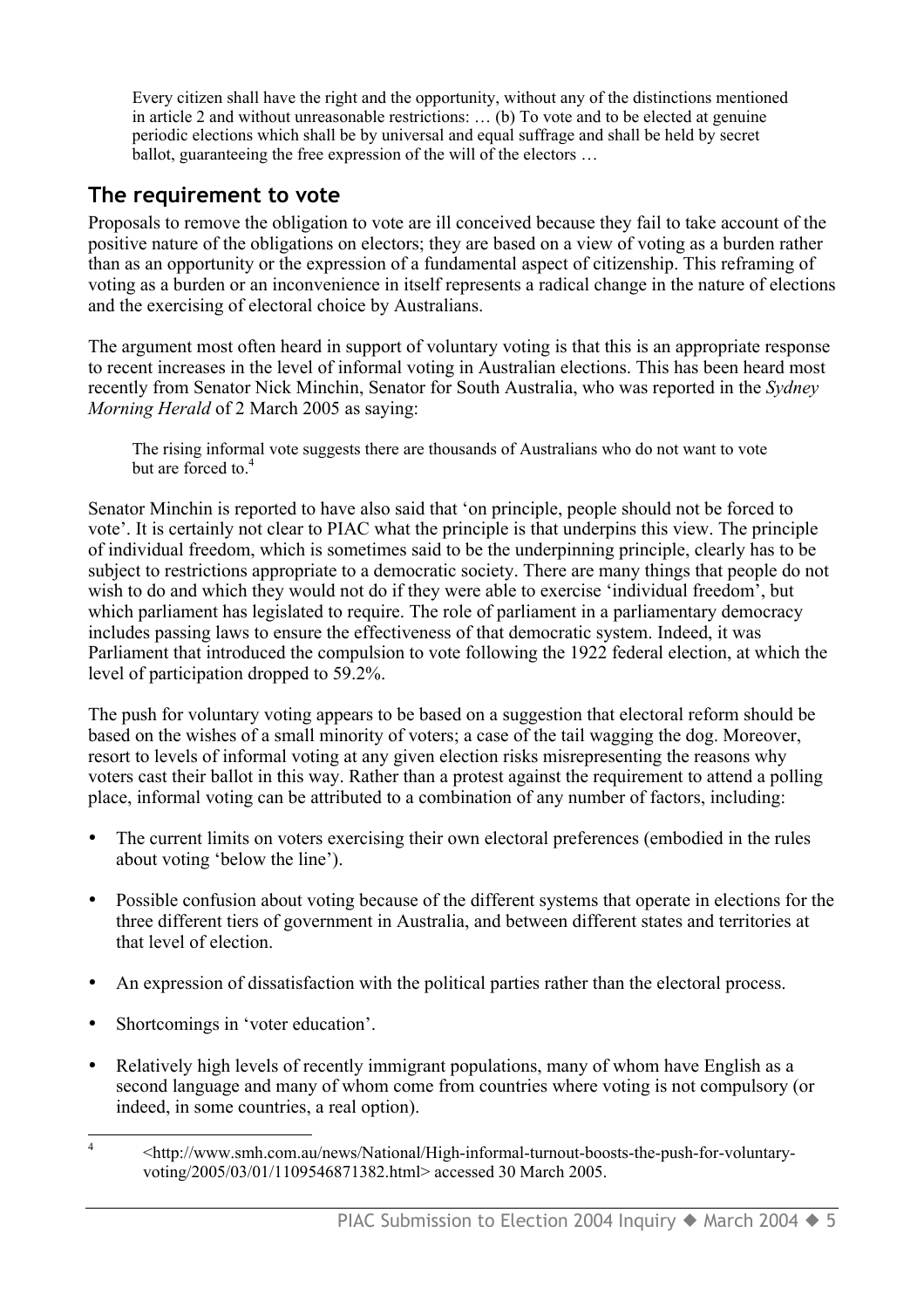While some level of informal voting may be attributed to an expression by the voter of a desire not to be compelled to participate in the electoral process, the fact that the voter can exercise their vote informally ensures that the individual freedom retains some protection. Calls for voluntary voting are represented as an attempt to extend the notion of individual choice beyond the casting of a ballot. In truth, what they seek is a shift in the practice of elections away from an obligation on governments in favour of an obligation on individual voters. This would be not only a change in the nature of elections, but also a major change in the practice of democratic politics in Australia. It has the potential to enable aspiring or incumbent governments to focus their election campaigning and promises on issues relevant to those who are demonstrably more likely to vote and ignore those who are less likely to do so.

Such a change requires substantial community debate and contemplation. This is not least because the current system of positive obligations around attendance at a polling place has been in place in for Federal elections since 1924 (though compulsory enrolment and attendance for Aboriginal people was introduced only in 1984). For any Government to move to alter this fundamental character of elections in Australia without lengthy discussions and consultation with the Australian people would be to risk acting in a way that could be seen as being essentially undemocratic.

It is not enough even for a party to seek control of the Parliament on the basis of a platform that includes the introduction of 'voluntary voting'. Public support for a general raft of policies proposed by a political party ought not to be seen as a clear endorsement of a specific intent to undertake radical electoral reform. Again, such changes must be preceded by widespread community debate on the single issue of electoral reform. This would be akin to a proposal being submitted to referendum.

### **Closing of the electoral rolls**

The Act provides that '[t]he date fixed for the close of the Rolls shall be 7 days after the date of the writ'.<sup>5</sup>

Towards the end of the final Parliamentary session prior to the 2004 Federal Election, the Government introduced the Electoral and Referendum Amendment (Enrolment Integrity and Other Measures) Bill 2004 (Cth). This Bill sought, *inter alia*, to amend the Act to close the electoral rolls on the day the Electoral Writs are issued rather than seven days after the date of the writ ('**close of rolls period**'). The amendments would have prevented new enrolment, re-enrolment or transfer or enrolment, effectively freezing the electoral roll as it stood at the day the Election Writs were issued. These provisions of the Bill were defeated.

Other provisions in the Electoral and Referendum Amendment (Enrolment Integrity and Other Measures) Bill 2004 (Cth) that further restrict the franchise of prisoners regrettably were not defeated. PIAC refers the Committee to its comments at section entitled 'Disenfranchisement of prisoners'.

Following the return of the Coalition to Government, Senator Minchin, in his capacity as Special Minister of State, signaled an intention on behalf of the Government to continue to seek a closure of the electoral rolls on the day the writ for a Federal Election is issued.

PIAC firmly rejects any amendment that would close the electoral roll on the day that a Federal Election is announced.

 <sup>5</sup> *Commonwealth Electoral Act <sup>1918</sup>* (Cth), s 155.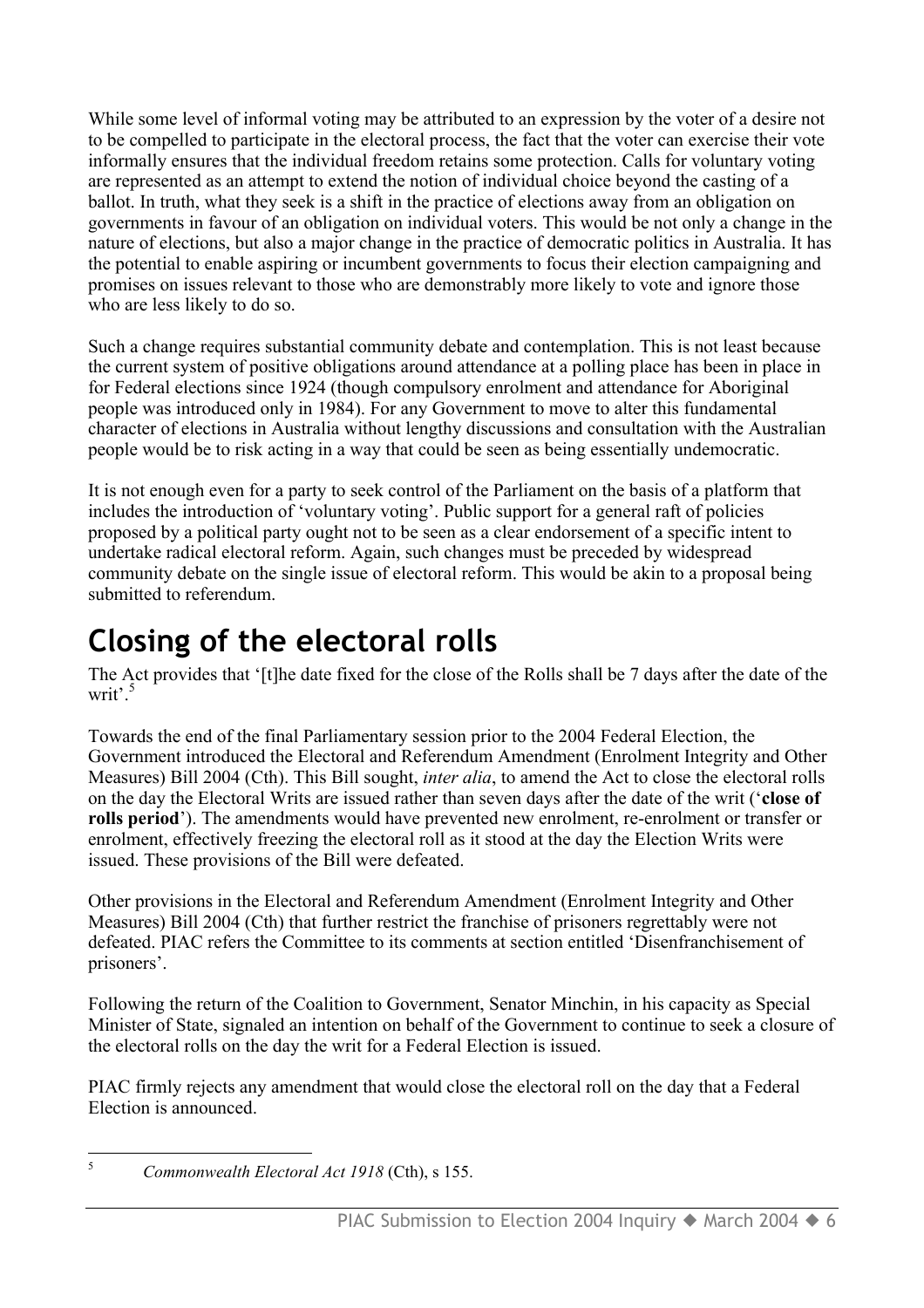The impact of closing the electoral rolls immediately upon the announcement of an election is felt disproportionately by young, first-time voters and other newly enfranchised citizens (such as immigrants), who typically register to vote in great numbers in the grace period permitted by section 155 of the Act. The Committee's report, *The 2001 Federal Election* ('2001 Report')<sup>6</sup>, extracted Australian Electoral Commission ('**AEC**') data that showed that enrolment by 18-yearolds accounts for approximately 10% of total enrolments during the close of rolls period.<sup>7</sup>

The last instance in which the electoral rolls were closed on the day the Electoral Writs were issued was under the Fraser Government in 1983. This effectively disenfranchised 90,000 voters.<sup>8</sup>

Today, the number of voters who risk being disenfranchised by repeating the 1983 decision to close the rolls early is far greater. The number of enrolments processed in the close of rolls period in 2004 is not yet available. However, during the 2001 Federal Election,  $373,732$  enrolments<sup>9</sup> were processed in the close of rolls period. This represents an increase by 18,543 enrolments from the 1998 election.10 Figures from the 1993-2001 Federal Elections collected by the AEC and set out by the Committee in the 2001 Report, show that between 2.94 and 3.32% of eligible and registered voters would potentially be disenfranchised by a close of rolls immediately upon an announcement.11 There must, in PIAC's submission, be an extremely compelling reason before the Parliament moves to actively seek to disenfranchise voters. There is no such reason.

Indeed the cost—the loss of the opportunity to vote—is too precious to deny citizens. Governments should be actively seeking to keep the rolls open for as long as is logistically possible prior to a Federal Election.

Some proponents of closing the rolls on the day the election writs are issued claim that keeping the electoral rolls open for seven days means that the AEC cannot verify enrolment details of new registrants, and that as a result, last minute enrolments can be used to stack votes in marginal seats, distorting the integrity of the electoral system. $^{12}$ 

The Committee, using evidence provided by the AEC and the Department of the Parliamentary Library,  $^{13}$  did not accept this argument in 2001 and there is no new compelling evidence that it

 <sup>6</sup> Joint Standing Committee on Electoral Matters, *The 2001 Federal Election: Report of the Inquiry into the conduct of the 2001 Federal Election, and matters relating thereto* (June 2003), Canberra.

 $7 \qquad 2001$  Report, Table 2.4, p 57.

<sup>8</sup> Mr Danby, Member for Melbourne Ports, *Hansard*, House of Representatives, Thursday, 27 May 2004, pp 29374-29375.

<sup>9</sup> This figure includes new enrolments, re-enrolments and transfers of enrolment.

<sup>&</sup>lt;sup>10</sup> 2001 Report, p 56, footnote 128 (AEC, Submission No 147, p 20).

 $11$  2001 Report, Table 2.4, p 57.

<sup>12</sup> For example, the submissions to the *Inquiry into the conduct of the 2001 Federal Election, and matters relating thereto* from the Honourable C Gallus MP (No 162), p 1; The Council for the National Interest (No 103), p 2; and The Festival of Light (No 71) noted in the 2001 Report, p 59.

<sup>13</sup> See the submission to the *Inquiry into the conduct of the 2001 Federal Election, and matters relating thereto* from the AEC (No 190), pp 32-73; and the following Research Papers from the Department of the Parliamentary Library, Scott Bennett and Gerard Newman, *Commonwealth Election 2001*, Research Paper No 11, 2001-2002, p 102; and Scott Bennett, Andrew Kopras and Gerard Newman, *Federal Elections 1998*, Research Paper No 9, 1998-1999, p 64.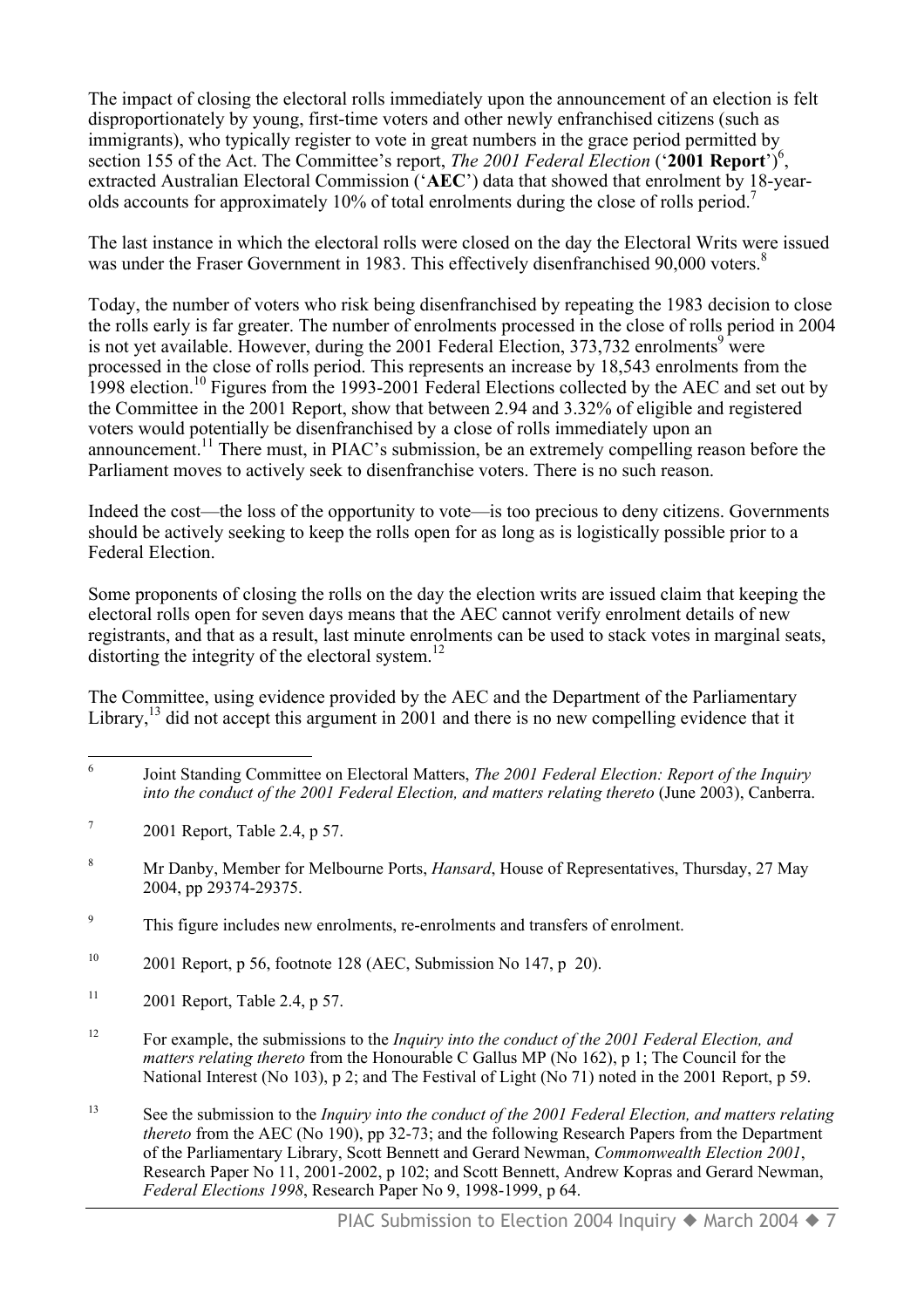should do so now.<sup>14</sup> In its 2001 Report, this Committee compared electorates with the highest rates of changes in 1998 and 2001 during the close of rolls period with the margins by which the elected representative was elected. It demonstrated that there is no persistent pattern of high enrolments during the close of rolls period in marginal seats.<sup>15</sup>

Whilst PIAC supports voter education programs and early registration, it is unnecessarily punitive for a Government to provide a hard incentive for voters to register early by amending the Act to close the electoral rolls upon the announcement of a Federal Election.

### **Postal and remote polling**

The 2004 Election raised particular concerns about the adequacy of postal voting systems, particularly in remote and large electorates. The AEC was criticised for a lack of co-ordination and for failing to respect the rights to privacy of electors.

PIAC notes the submissions of a number of members of Parliament before the Committee and echoes the recommendations by the Honourable Bruce Scott MP, Member for Maranoa. The Honourable Mr Scott MP made the following recommendations:

Base the posting out of ballot papers in each Divisional Returning Office of the AEC.

Offer accessible technology for people to apply for postal votes, ie, have the form online and able to be submitted by fax.

Conduct pre-polling in all major centres for two to three days prior to polling day.

Provide universal mobile polling for all Aged Care facilities.

Create more interstate polling booths, ie, at least one in each town, particularly in school holiday periods.

Provide more pre-polling opportunities in areas renowned as being shift worker townships.

Take into consideration remote mining/industry operations and perhaps provide additional postal services during the election period or provide mobile booths to visit these areas.

Implement a tracking system for checking the progress of voters' postal vote applications and ballot papers.<sup>16</sup>

PIAC supports this localised and contextualised approach to ensuring the franchise is not denied to Australian electors by reason of bureaucratic delay alone.

PIAC further echoes the concerns voiced by Mr Laurie Ferguson MP, Member for Reid, when he wrote:

 $\overline{a}$ 

 $14$  2001 Report, p 60.

<sup>&</sup>lt;sup>15</sup> 2001 Report, para 2.161, p 60.

<sup>16</sup> The Honourable Bruce Scott MP, Submission No 1, *Inquiry into the conduct of the 2004 Federal Election and matters related thereto* (2004 Inquiry), p 3.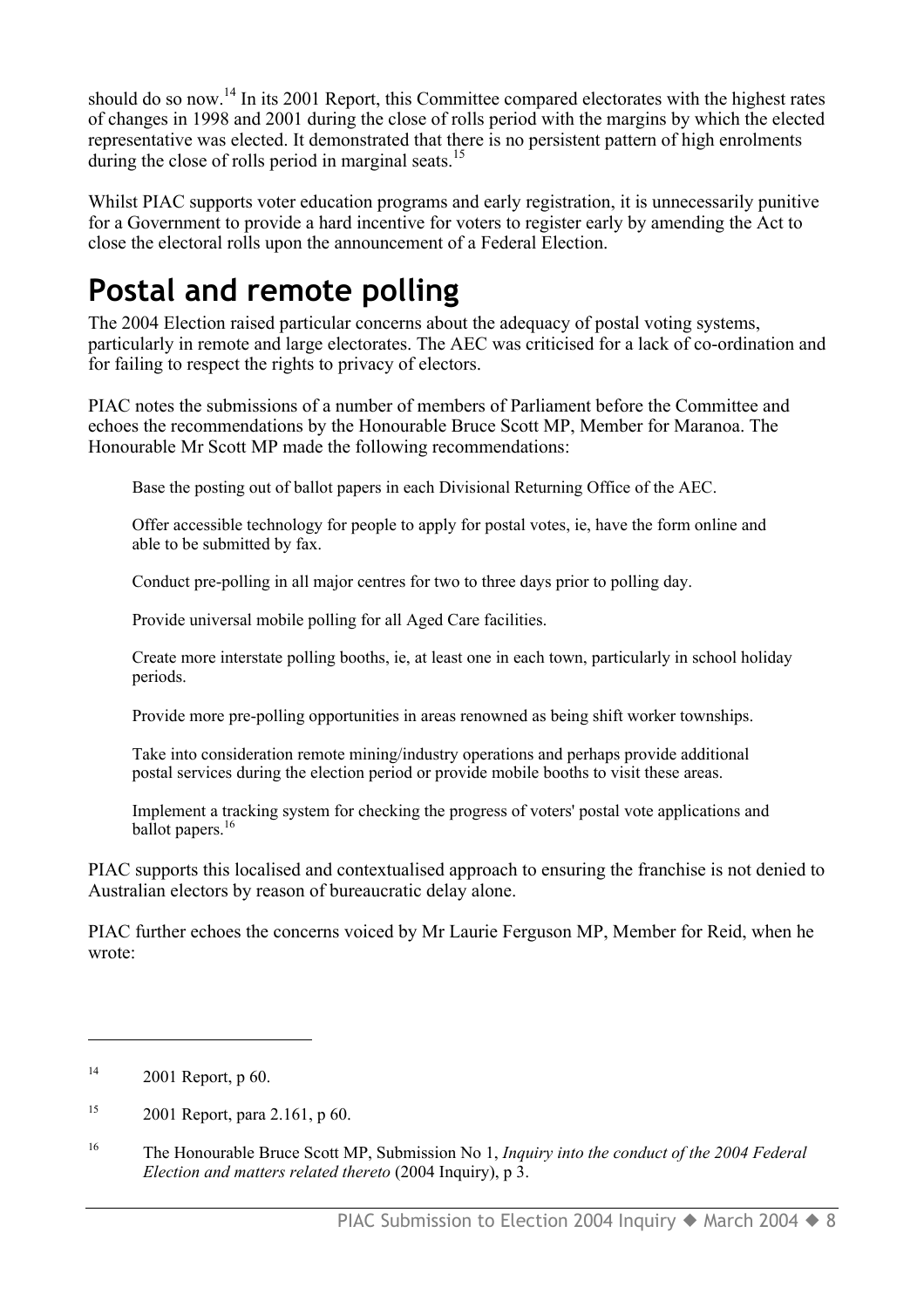The postal vote form lacked proper privacy… Convenience for the AEC in opening envelopes should not be the only criteria. Electors were also concerned about the possible use of this material for fraud<sup>17</sup>

PIAC calls on the AEC to revise its postal vote procedures to address the concerns highlighted by the Members of Parliament, and echoed by PIAC.

### **Disenfranchisement of prisoners**

As noted above, PIAC is concerned about the impact of the amendments made to the Act by the *Electoral and Referendum Amendment (Prisoner Voting and Other Measures) Act 2004* (Cth). Prior to that Act, a prisoner serving a sentence of less than five years was entitled to vote in federal elections. However, as noted above, section 41 of the *Constitution* prevents the Commonwealth from excluding a person from voting in a federal election if that person has a right to vote in a state election. So the entitlement of a prisoner to enroll to and vote in federal elections depends to some degree on their entitlement under state law.

The following table sets out what, if any, restrictions are placed on a prisoners' entitlement to enroll and vote in state elections:

| <b>State</b>         | Legislation           | <b>Provisions</b>     | <b>Effect</b>                                                                                                                                                                                                                                                                                                                                                                                                                                                                                                                                           |
|----------------------|-----------------------|-----------------------|---------------------------------------------------------------------------------------------------------------------------------------------------------------------------------------------------------------------------------------------------------------------------------------------------------------------------------------------------------------------------------------------------------------------------------------------------------------------------------------------------------------------------------------------------------|
| Oueensland           | Electoral Act 1992    | Section 64            | Anyone entitled to vote in a federal election is<br>entitled to vote in state elections.                                                                                                                                                                                                                                                                                                                                                                                                                                                                |
|                      |                       |                       | No specific exclusions in relation to prisoners.                                                                                                                                                                                                                                                                                                                                                                                                                                                                                                        |
| South Australia      | Electoral Act 1985    | Section 29            | No exclusions in relation to prisoners.                                                                                                                                                                                                                                                                                                                                                                                                                                                                                                                 |
| Tasmania             | Electoral Act 1985    | Sections 28 and<br>29 | No exclusions in relation to prisoners.                                                                                                                                                                                                                                                                                                                                                                                                                                                                                                                 |
| Victoria             | Electoral Act 2002    | Section 22            | No exclusions in relation to prisoners.                                                                                                                                                                                                                                                                                                                                                                                                                                                                                                                 |
|                      | Constitution Act 1975 | Section $48(2)(b)$    | Excludes prisoners serving a sentence of five<br>vears or more.                                                                                                                                                                                                                                                                                                                                                                                                                                                                                         |
| Western<br>Australia | Electoral Act 1907    | Section 18            | Excludes anyone:<br>serving or due to serve sentence of one year<br>$\bullet$<br>or more under Young Offenders Act 1994 or<br>Child Welfare Act 1947;<br>serving an indefinite sentence under the<br>$\bullet$<br>Sentencing Act 1995;<br>subject to an order under sections 282(c)(iii)<br>$\bullet$<br>(child found guilty of willful murder held at<br>the Governor's pleasure), 282(d)(ii) (child<br>found guilty of murder held at the<br>Governor's pleasure), 653 or 693(4) (having<br>committed an offence and found to be of<br>unsound mind). |

Both the Northern Territory and the Australian Capital Territory provide, in their electoral laws, that entitlement to vote in the territory election relies on entitlement to vote in a federal election.<sup>18</sup>

 $\overline{a}$ 

<sup>&</sup>lt;sup>17</sup> Laurie Ferguson MP, Submission No 2, 2004 Inquiry, p 1.

<sup>18</sup> *Electoral Act 1992* (ACT), s 72; *Electoral Act 2004* (NT), s 21(1)(a) refers to entitlement under the *Northern Territory (Self Government) Act 1978*, which deals with entitlement to vote in section 14.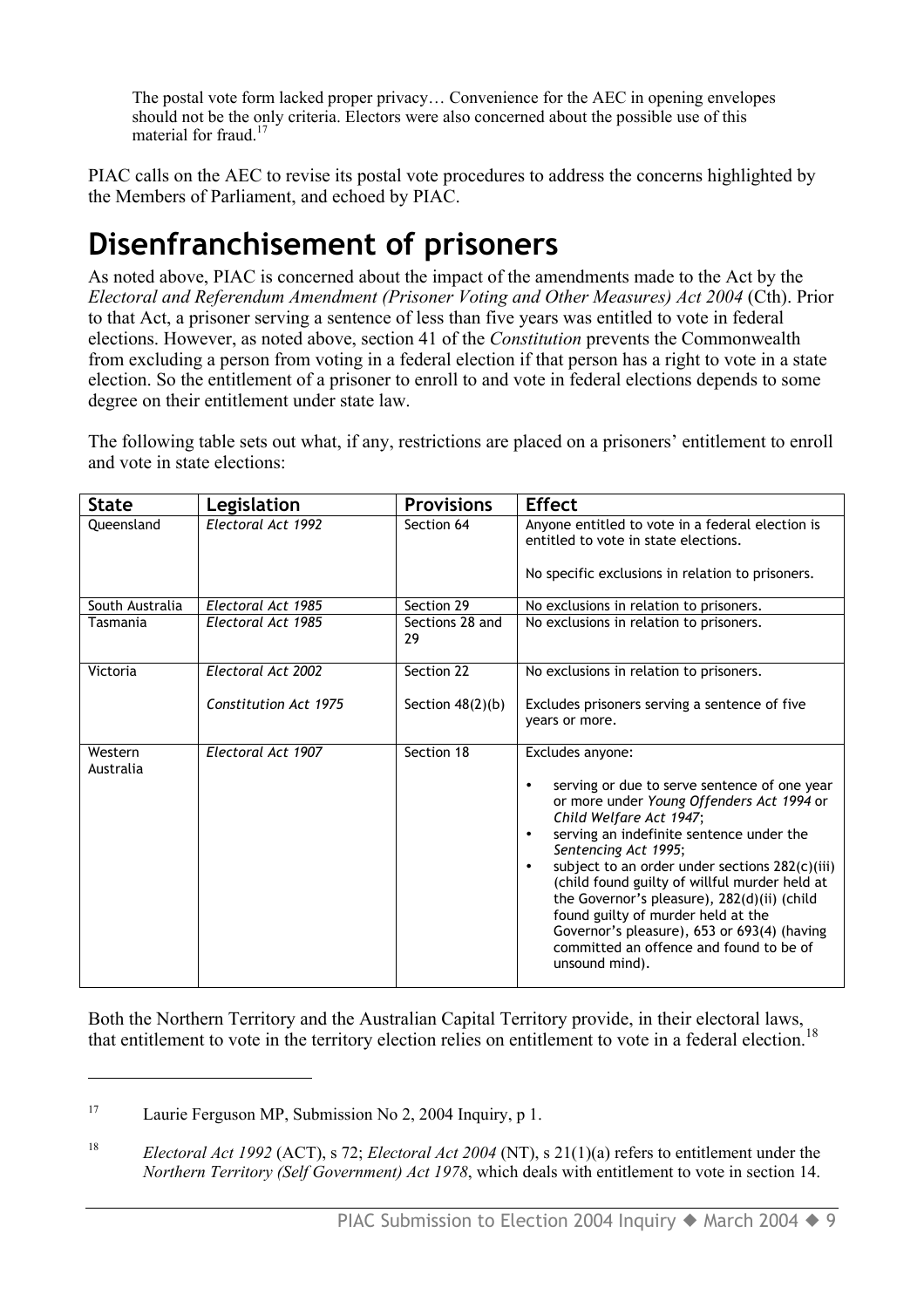This means that the restriction on entitlement of prisoners to vote in federal elections has a flow-on effect to prisoners in Queensland, the ACT and the NT in respect of voting in local state or territory elections.

In relation to prisoners under sentence in South Australia, Tasmania, Victoria and Western Australia, the federal restriction ought not, due to the operation of section 41 of the *Constitution* apply.

The end result appears to be that prisoners in:

- South Australia and Tasmania are entitled to vote in federal elections no matter how long their sentence;
- Victoria are entitled to vote in federal elections if their sentence is for less than five years;
- Queensland, the NT, the ACT and NSW are entitled to vote in federal elections if their sentence is for less than three years;
- Western Australia are entitled to vote in federal election so long as the provisions of section 18 of the *Electoral Act 1907* (WA) do not apply to them.

This is an unacceptable situation and one that should be resolved to ensure that enfranchisement of prisoners does not depend so significantly on where they are imprisoned.

Furthermore, it is PIAC's strongly held view that the disenfranchisement of prisoners is a breach of international law and an inappropriate additional penalty imposed on prisoners imposed outside of the proper judicial process.

As noted above, Article 25 of the ICCPR requires States Party to the Convention—including Australia—to legislate to ensure equal and universal suffrage. Clearly, the removal of the right to vote from prisoners is inconsistent with this basic obligation.

It is a principle of the doctrine of the separation of powers that the penalty to be imposed on a person for the commission of a criminal act is to be determined by duly constituted court of law. PIAC submits that by legislating at the Commonwealth level to disenfranchise certain prisoners, regardless of the effect of State law upon them, the Commonwealth Parliament imposes a further punishment on that prisoner, in breach of the doctrine of separation of powers. That is, the Parliament is unconstitutionally exercising judicial power to punish.<sup>19</sup> The imposition of this additional penalty on prisoners is also retrospective in effect and, as such, offends against the basic principle that punishments should not be imposed retrospectively.

### **Preferential voting systems**

The preferential voting system that currently operates in Federal Elections lacks transparency. With the introduction of an 'above the line' system, Senate electors can choose either to indicate their preferred order for every Senate candidate by numbering the boxed below the line from 1 to whatever is the number of candidates, or to simply place a '1' in a single box above the line on the Senate ballot paper. Voters are encouraged to 'vote 1', 'above the line. By voting above the line, voters abrogate the direction of their preferences to the party for whom they vote '1'. Whilst it is possible to obtain the precise details of the preference deals struck between political parties, it is not immediately available to voters prior to the poll or at the polling place. They must approach the

 <sup>19</sup> See *Chu Kheng Lim & Ors v Minister for Immigration, Local Government and Ethnic Affairs* (1992) 176 CLR 1. In this case, the High Court held that the power to punish a person was an exclusively judicial power and that neither the Parliament nor the Executive could act in a punitive way.